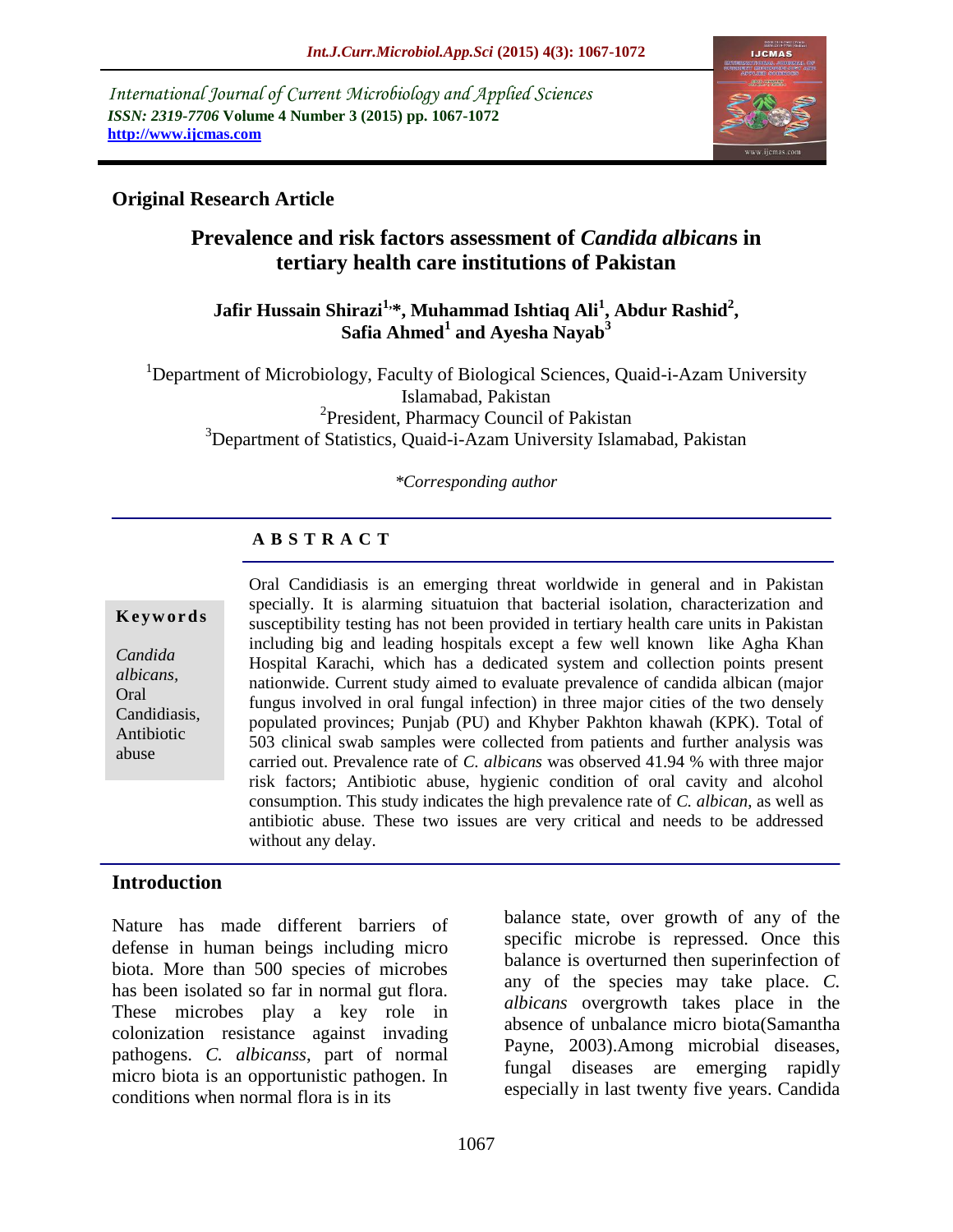although a commensal is the most prevalent fungal pathogen causing both mucosal and systemic infections (Aher, 2014; Karima Sdoudi, 2014). Candida may cause urinary tract infections (UTIs) which accounts 10- 15% of the total reported UTIs (Sanaa M. Ashour, 2015), male infertility (S. Sasikumar, 2013) vulvovaginal candidiasis (Saini, 2013; Solanki, 2014), Oropharyngeal candidiasis, Systemic Candidiasis and cutaneous candidiasis (Rajeev Shah, 2014). Catheterization for longer duration, diabetes mellitus, immunocompromized persons, deep burns, surgical procedures in the abdominal area, bone marrow transplantation, HIV , antibiotic treatment, gut perforation, malnutrition infants, administration of immunosuppressive agents may enhance the proliferation of *C. albicans* (Monika Staniszewska, 2012).

Due to antimicrobial abuse resistance of *C. albicans* against antifungal drugs is increasing gradually resulting in high morbidity and mortality rates (Korhalkar Anagha, 2014; Magda Mostafa Azab, 2014). Pakistan is least developed country. Very low budget amount is allocated for health care facilities. Tertiary health care hospitals are either completely deprived of advanced laboratory facilities or just have bacterial culturing labs. Very low attention has been laid down on fungal isolation, characterization, diagnosis of fungal infection and risk factors evaluation underlying fungal infection epidemics. Current study aimed to determine prevalence frequency of *C. albicans* in oropharyngeal infections and risk factors prevailing *C. albicans* infection in local population.

## **Materials and Methods**

Present study consisted of total of 503 patients randomly selected from public sector tertiary health care hospitals in three big cities of densely populated provinces including on public sector institution of most neglected region of southern Punjab, Pakistan. Patients from all age groups and of both of the genders were included except those who are under the age 18 years and were healthy or were not suspected to harbor fungi in their oral cavity. After the collection of samples, a questionnaire was also dispensed to each patient to evaluate risk factors of *candida albican* presence.

## **Isolation and characterization of yeast**

Clinical swab sample collection protocol previously adopted by Binita 2012 (Binita Srivastava, 2012) was followed. Sabouraud's dextrose agar media containing chloramphenicol 10% was used for culturing the swab samples. Culture plates were incubated for 24-48 hours. Plates having no yeast growth were incubated further for 72 hours. Colony forming units were determined. Morphology of the colony was determined by the protocol adopted by kausar Fatima 2014 (R.Rajendran, 2014). Smear was prepared and gram stained. Presence of psudohyphae and budding cells were observed to confirm the Candida presence.

# **Germ tube test**

2-3 colonies were inoculated in human serum taken in test tube. Incubated on water bath for 2-3 hours at a constant temperature maintained at 37c. After incubation, glass slide was prepared by placing serum on glass slide and placed coverslip on it. Observations were made under low and high power objectives sequentially. Presence of germ tube in this incubation time was taken as a positive indication for *C. albicans* presence (R.Rajendran, 2014).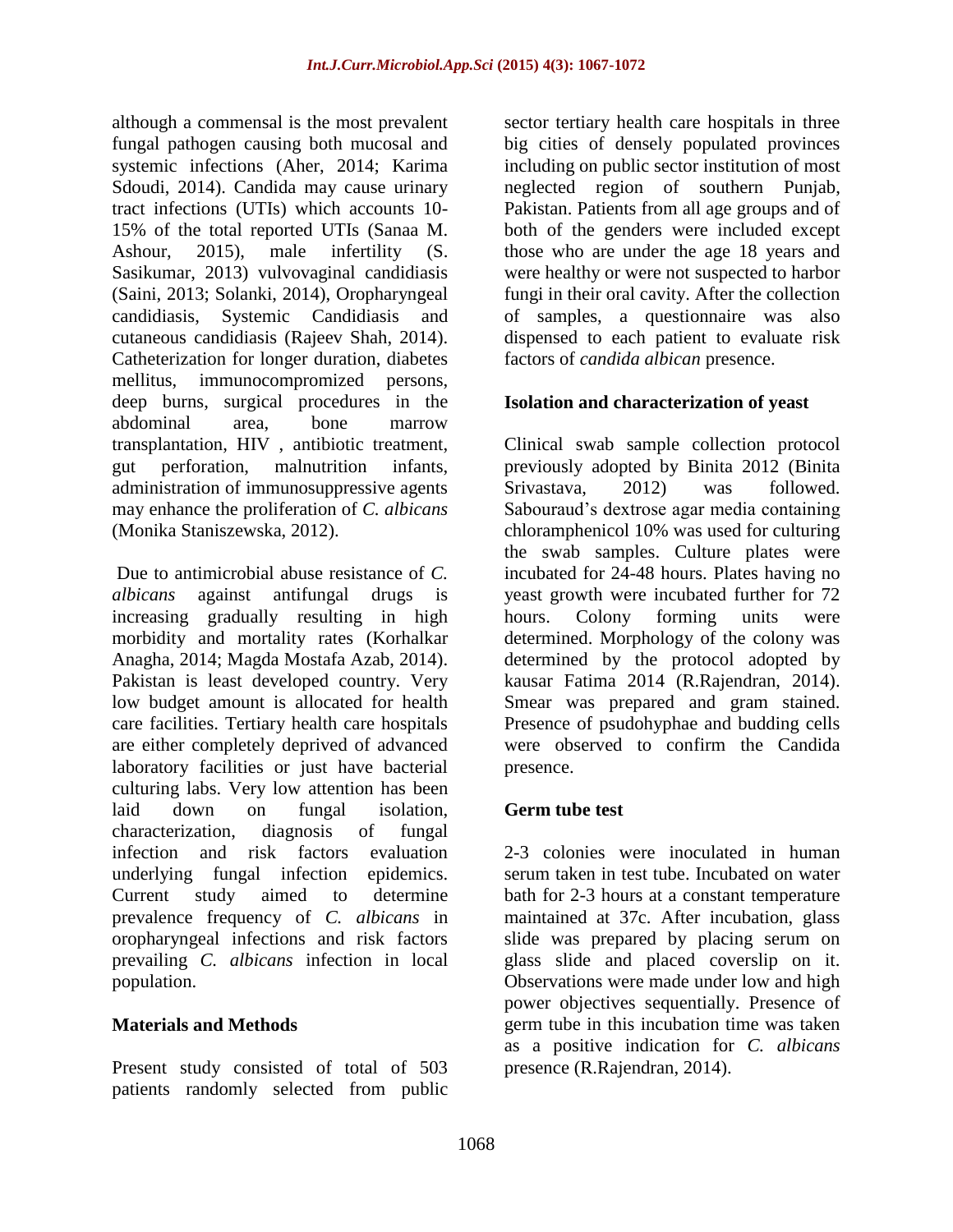## **Carbohydrate fermentation test**

Suspended a loopful of culture in presterilized distilled water. Prepared 2% media for glucose, lactose, sucrose, and maltose separately. 0.2ml of culture suspension was added in a test tube containing sugar media. Incubated for 48-72 hours at 30C. fermentation ability was indicated by gas entrapment and change in color in the test tube(R.Rajendran, 2014).

### **Statistical Analysis**

IBM 20 was used for evaluation correlation between different risk factors and candida presence

### **Results and Discussions**

Total of 503 clinical swab samples were analyzed. *C. albicans* positive samples were 211 and rests were *C. albicans* negative containing non albican species of Candida. In this study fifteen different categories of risk factors were evaluated by taking patient history and interview on a predefined and pre-formulated questionnaire (table 1). From these categories strong correlation was observed only in three categories. These are namely oral hygienic condition, alcoholic consumption and antibiotic usage category (Graph 1, 2 and 3 respectively).

Results depict that *C. albicans* growth was high in the patients who had a history of broad spectrum antibiotic treatment. In the presence of healthy and balanced normal micro biota, growth of *C. albicans* is controlled. "Colonization resistance" is a phenomenon in which normal floral inhibits and restricts the growth of any invading pathogen. Fatty acids especially of Short chain length are produced by this micro biota which produces immunity against invaders. Once this colonization resistance is imbalanced by antimicrobial therapy then

overgrowth of opportunistic pathogen or of any foreign pathogen can takes place (Samantha Payne, 2003). Some bacteria produce such molecules which inhibit the growth of yeast. *Lactobacillus plantarum* produces bacteriocin like substance which suppress the growth of *C. albicans* (Katrin Stro m, 2002). More over when oral antibiotics are administered, some species of normal micro biota may die out. Competition for nutrients starts between the remaining species of microbes. This aggravates the situation resulting in the development of resistance of remaining microbes and results in super-infection of a specific microbe or microbes(Samantha Payne, 2003). Interesting phenomena has been demonstrated in a study which evaluated concentrated related modulation in growth and dissemination of Candida albican and non albican strains. It was observed that at low concentration morphogenetic transition is inhibited by alcohols and at high concentration gradient growth is retarded(Nitin M Chauhan, 2013). There were three alcoholics in our study. All the three patients were *C. albicans* positive. These results are consistent with the previous findings of Sanja 2013. Psychoactive substances including alcohol may augment the frequency of *C. albicans* in patients. Although prevalence frequency of non-albican species is also increased(Sanja Hadzic, 2013).

Oral hygienic category had also a great correlation with the *C. albicans* presence. Persons who maintain high hygienic conditions in their oral cavity have less chances of fungal presence as compared to those who had severely bad oral hygienic conditions. Predisposing factor which worsen the condition are also imbalance in the normal micro biota balance which maintains and controls the growth pattern of the microbes. Similar finding about the oral hygiene and increased *C. albicans* growth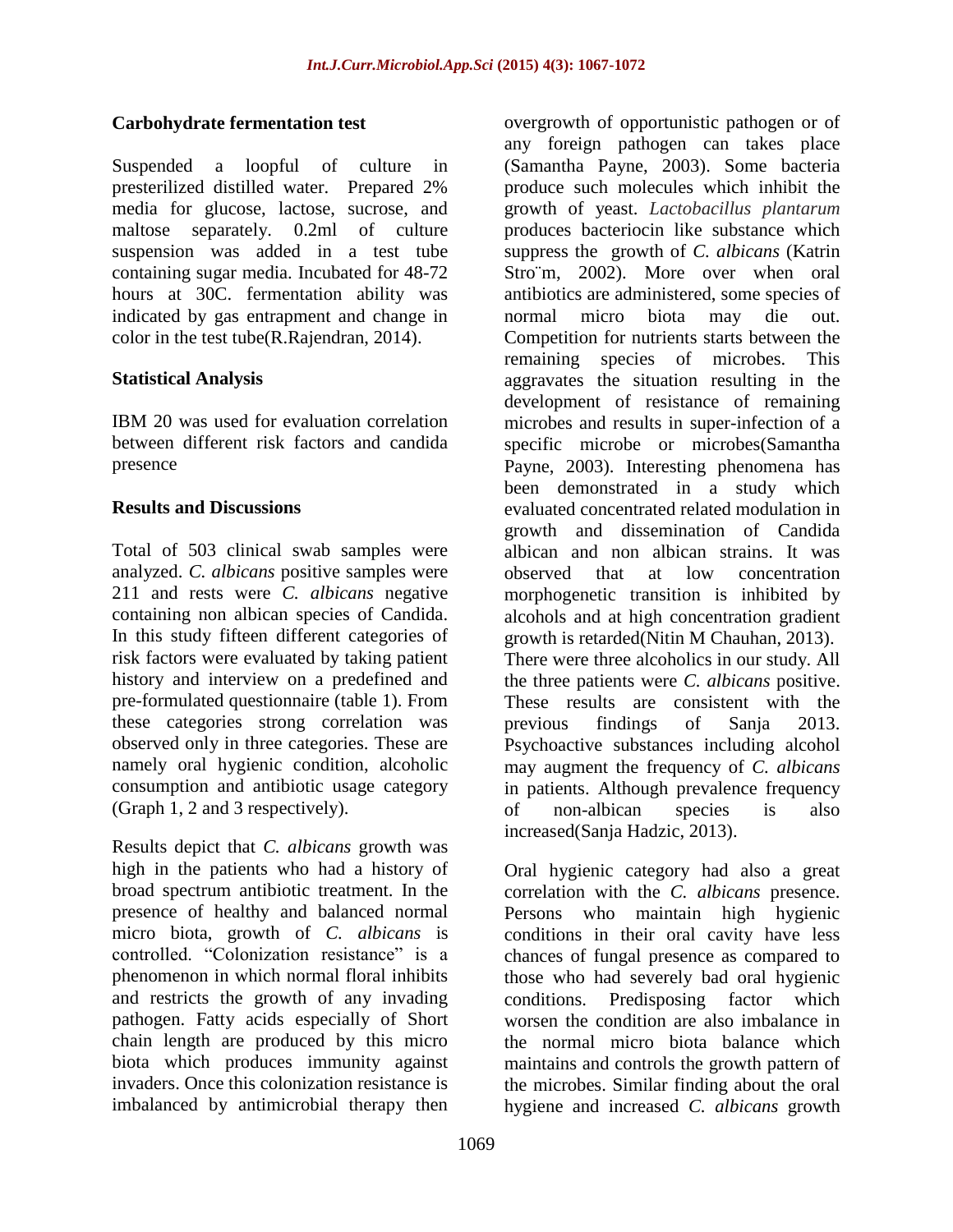has been reported by tahsin 2014 in children. Oral hygiene is directly proportional to the decrease in microbial count in oral cavity (Tahsin Celepkolu, 2014).Bad Oral hygienic conditions cause an increase in *C. albicans* growth (Assar, 2009; Catherine J. Binkley, 2009; Elerson Gaetti-Jardim Júnior, 2008; Pai, 2011; Saima Naseem, 2014).Some of the active ingredients present in formulation of pastes contain antimicrobial property. Microbial load is decreased rapidly on repeated use of such products. Triclosan also antagonizes microbial growth in general. Individuals who brush their teeth with triclosan containing products have low incidence rate of *C. albicans* also(J. Higgins, 2012).

Three categories of risk factors including oral hygienic condition, antibiotic use and alcoholism have been previously reported and are verified in our study. More over antibiotic abuse is indirectly evaluated giving a serious cautionary signal for health care associated personnel to lemmatize abuse of antibiotics. Prevalence of candida is increasing exponentially due to overwhelming antibiotic use. A comprehensive policy is required to be made for antibiotic usage. Also culture facilities in tertiary care hospital arerequired for fungal strains isolation and characterization.

## **Acknowledgment**

Authors are thankful to Mr. Muhammad Naeem, Lecturer, University of Animal Sciences Lahore, Pakistan, Mr. Saif Ullah, Mr. Asad Ali Akbar Shirazi and Yaqoot Zahra for their valuable role in facilitation of this research.

# **References**

Aher, C. S. (2014). Species distribution, virulence factors and antifungal susceptibility profile of Candida isolated from Oropharyngeal lesions of HIV infected patients. . Int. J. Curr. Microbiol. App. Sci, 3(1), 453- 446.

- Assar, M. S. a. S. (2009). An in Vitro Antimicrobial Activity of Ten Iranian-Made Toothpastes. Dent Res J (Isfahan), 6(2), 87-92.
- Binita Srivastava, H. P. B., Visuja Chaudhary, Archana Aggarwal, Ashish Kumar Singh, Nidhi Gupta. (2012). Comparative Evaluation of Oral Candida albicans Carriage in Children with and without Dental Caries: A Microbiological in vivo Study. Int J Clin Pediatr Dent, 5(2), 108-112.
- Catherine J. Binkley, G. S. H., Dinah H. Kitchens, Debra L. Wallace, and Daniel I. Sessler. (2009). Oral Microbial and Respiratory Status of Persons with Mental Retardation/Intellectual & Developmental Disability – An Observational Cohort Study. Oral Surg Oral Med Oral Pathol Oral Radiol Endod, 108(5), 722–731. doi: 10.1016/ j.tripleo.2009.06.027.
- Elerson Gaetti-Jardim Júnior, V. N., Thais C. Wahasugui, Mario Julio Avila-Campos. (2008). Occurene of Yeasts, Enterococci and Otherr Enteric Baccteria in Subgingival Biofilm of HIV-Positive Patients with Chronic Gingivitis and Necrotizing Periodontitis. Brazilian Journal of Microbiology, 39, 257-261.
- J. Higgins, E. P., H.N. Oltean, T.C. White, S.L. Kelly, C.M. Martel, D.J. Sullivan, D.C. Coleman and G.P. Moran. (2012). Triclosan Antagonizes Fluconazole Activity against Candida albicans. J Dent Res, 91(1), 65-70.
- Karima Sdoudi, M.-E. B., Rhimou El Hamoumi, Dorothée Diogo, Naima El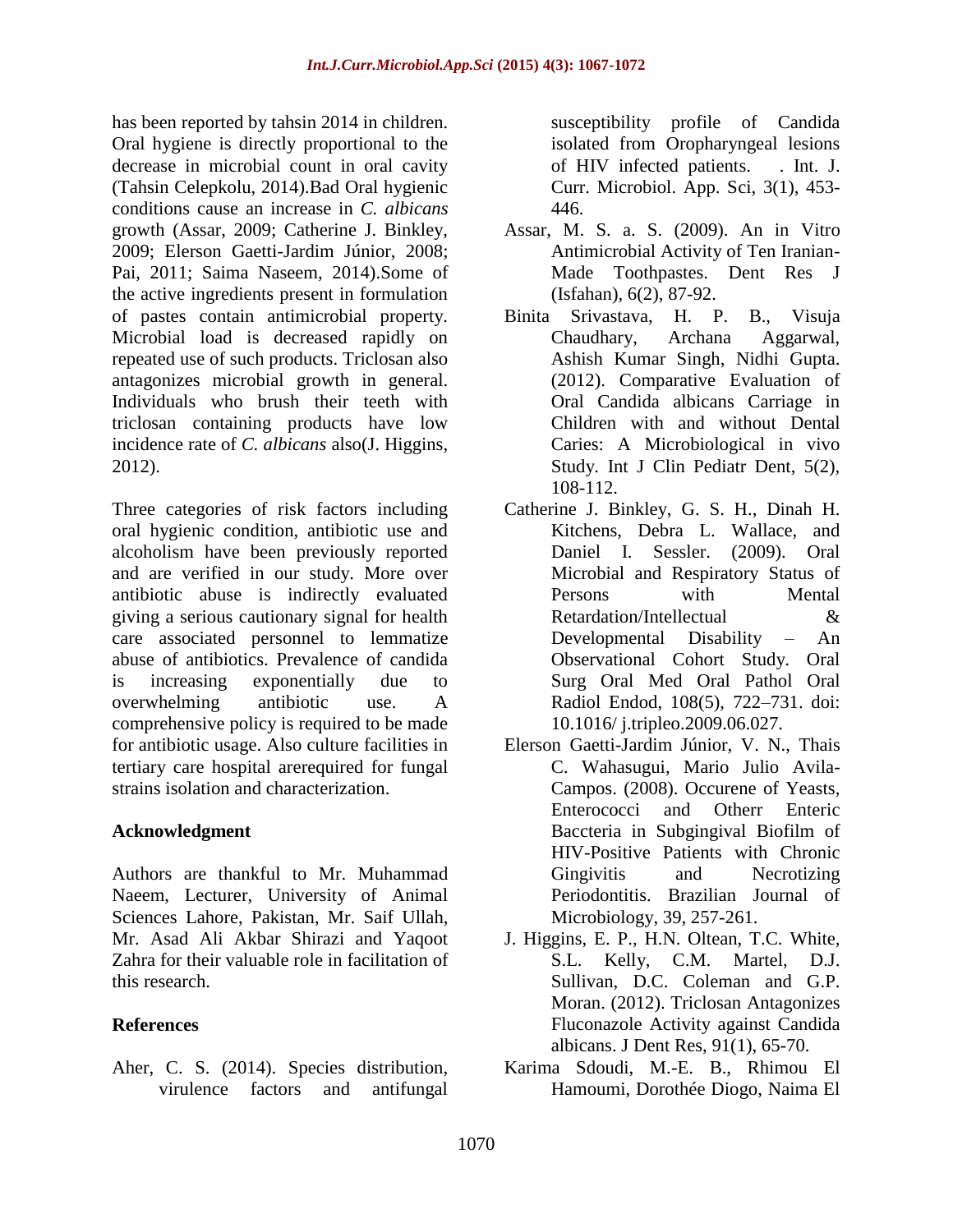Mdaghri, Christophe d'Enfert and Aziza Razki. (2014). Phylogeny and Diversity of Candida albicans Vaginal Isolates from Three Continents. Int. J. Curr. Microbiol. App. Sci, 3(7), 471- 480.

- Katrin Stro¨m, J. r. S. g., Anders Broberg and Johan Schnu¨rer. (2002). Lactobacillus plantarum MiLAB 393 Produces the Antifungal Cyclic Dipeptides Cyclo(L-Phe–L-Pro) and Cyclo(L-Phe–trans-4-OH-L-Pro) and 3-Phenyllactic Acid. APPLIED AND ENVIRONMENTAL MICROBIOLOGY, 68(9), 4322– 4327. doi: 10.1128/AEM.68.9.4322– 4327.2002
- Korhalkar Anagha, D. M., Lele Priya and Modak Meera. (2014). Antimicrobial activity of Yashtimadhu (Glycyrrhiza glabra L.) - A Review. Int. J. Curr. Microbiol. App. Sci, 3(1), 329-336.
- Magda Mostafa Azab, N. A. E. M., Marian Asaad Gerges and Manar Hassan Soliman. (2014). A Qualitative and Quantitative Study Monitoring Indoor Fungi in High Risk Patients Units in a University Hospital, Egypt. Int. J. Curr. Microbiol. App. Sci, 3(8), 643- 652.
- Monika Staniszewska, M. B., Katarzyna Siennicka, Martin Schaller, Joanna Piłat, Wiesław Kurzątkowski. (2012). Role of Aspartic Proteinases in Candida albicans Virulence, Part 1, Substrate Specificity of Aspartic Proteinases and Candida albicans Pathogenesis. POST. MIKROBIOL., 51(2), 127–135.
- Nitin M Chauhan, R. B. S., S. Mohan Karuppayil. (2013). Effect of alcohols on filamentation, growth, viability and biofilm development in Candida albicans. Brazilian Journal of Microbiology, 44(4), 1315-1320.
- Pai, A. V. N. a. R. C. (2011). A Study of Factors Contributing to Denture Stomatitis in a North Indian Community. International Journal of Dentistry, 4. doi: 10.1155/2011/589064
- R.Rajendran, K. F. a. (2014). A study of isolation and identification of nonalbicans Candida species from clinically suspected cases of vulvovaginitis. Int. J. Curr. Microbiol. App. Sci, 3(12), 147-159.
- Rajeev Shah, P. C. a. H. P. P. (2014). Prevalence of Candida from Sputum in HIV infected Patients of Gujarat, India. Int. J. Curr. Microbiol. App. Sci, 3(8), 345-357.
- S. Sasikumar, D. D., A. Franklin and Rajkumar Samuel. (2013). An in-vitro study of effectiveness of Uropathogenic yeast on Male infertility. Int. J. Curr. Microbiol. App. Sci, 2(5), 233-246.
- Saima Naseem, K. H., Fatima Fasih, Shaheen Sharafat, Rafiq Khanani (2014). In vitro evaluation of antimicrobial effect of miswak against common oral pathogens. Pak J Med Sci, 30(2), 398-403. doi: 10.12669/pjms.302.4284
- Saini, S. C. D. a. S. (2013). Vulvovaginal Candidiasis due to non albicans Candida: its species distribution and antifungal susceptibility profile. Int. J. Curr. Microbiol. App. Sci, 2(12), 323- 328.
- Samantha Payne, G. G., Anthony Wynne, Barry Hudspith, Jonathan Brostoff and Kieran Tuohy. (2003). In Vitro Studies on Colonization Resistance of the Human Gut Microbiota to Candida albicans and the Effects of Tetracycline and Lactobacillus plantarum LPK. Curr. Issues Intest. Microbiol., 4, 1-8.